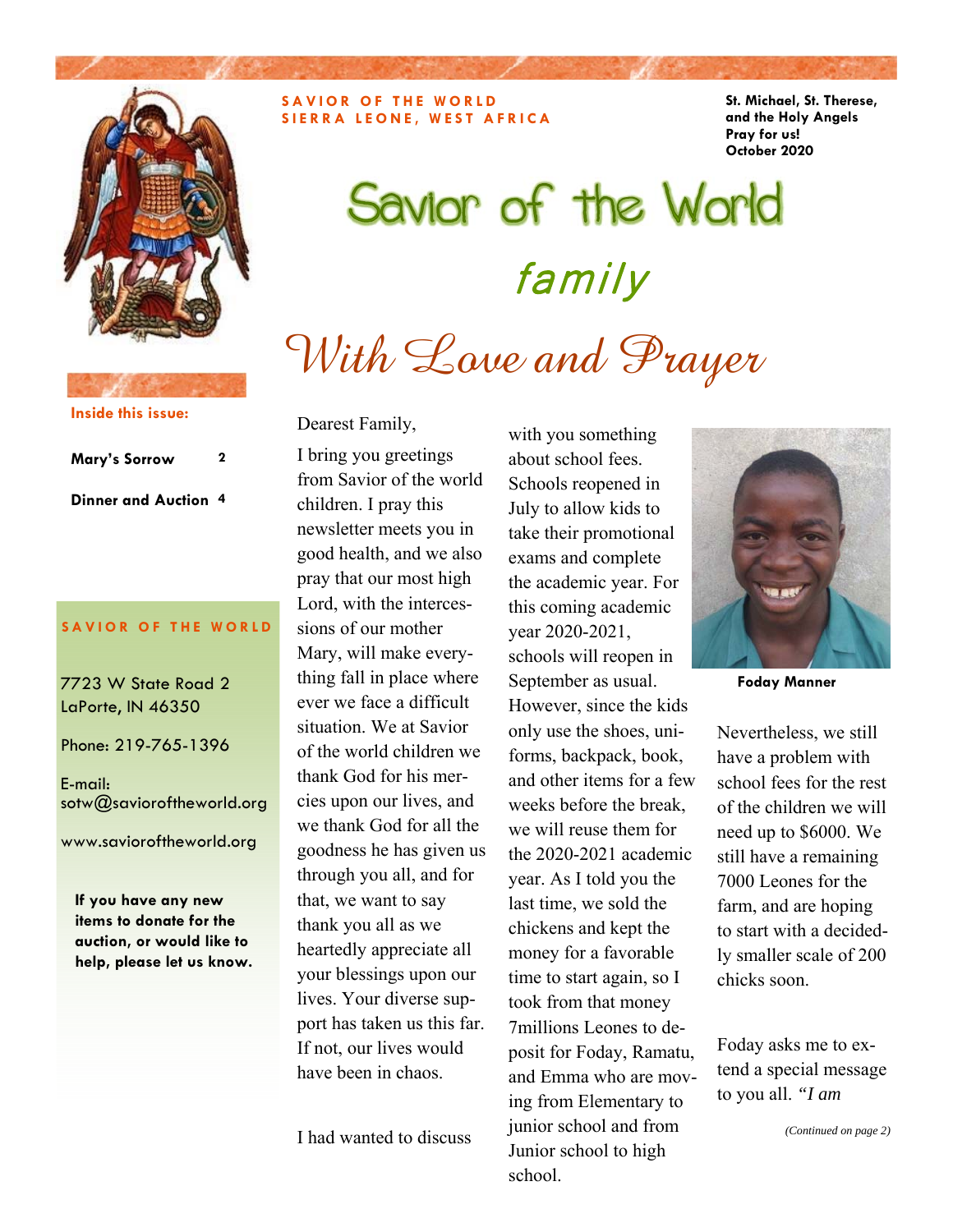Page 2

#### *(Continued from page 1)*

*Foday Manner, a total orphan, and an abandoned child, I was brought here by my Aunt, Aunty Christiana, who was working for Savior of the World, but she eventually died. This is my 8th year, and thank you is not just enough for what you have done for my brother and me. You have been the family I know, and I have nowhere to go. May* 

*God continue to see you through in whatever you do. You are a true definition of Love, thank you, and God bless you all."*

Foday has a brother named Ibrahim manner; at one point in time, Ibrahim manner was withdrawn from the home by their aunt, and the aunt also died, so we have to take Ibrahim back into the home; they are some of the children that we did not know a relative

of them that is alive. However, as he rightly said, thank you for your support is not just enough, but yet we cannot pay you back, so we are asking God to bless you and your entire family. In Jesus name amen

With laye and

prayer, Louisa & children

## **Mary's Sorrow and the Great Gift**

**Our Lady of Sorrows is a woman who is "crucified" with her Son Jesus. Indeed there is a specific word for Mary's co-suffering with Jesus: this word is "transfixion."**  Dear Brothers and Sisters of the Savior of the World Family,

Dearest friends, today I would like to speak with you of the feast of Our Lady of Sorrows. It is a day when we gaze with our Mother Mary on the open wounds of our Redeemer who is our God… and with Mary we ponder the precious blood trickling forth from those wounds.

Like Mary, we too have a memory. We accept Mary's invitation to cradle ourselves in her Pure Heart as we remember with her the moments when she gave Jesus his body and his blood – we ponder with her the beginnings of our Re-

deemer's humanity in her womb on the day of the Annunciation. So that we may share her memory about the conception of Jesus, God has given us the gift of empathy. This means that even though we were not present with Mary on the day of the Annunciation, we have the ability to allow Mary to cradle us in her memory so that we can draw forth from the love of that eventful moment when she said, "Yes," the ability to recognize her baby as our Way, our Truth and our Life. Just as every child is precious from the moment of conception, we recognize in our heart that Jesus is precious – within

Mary's body, heart and soul Jesus has taken his place as the Son of Man. At the same time he remains the eternal Son of God.

With Mary we know that the process does not come to a halt on Christmas day when Jesus, our Savior, is born: just as every mother does, Mary continues after the birth to give growth to the body and life to the blood of her Son, Jesus, as she cuddles him peacefully at her breast. Mary more than anyone knows that the one whom she cuddles is the Prince of Peace.

Our Lady's sorrows, however, seem far away from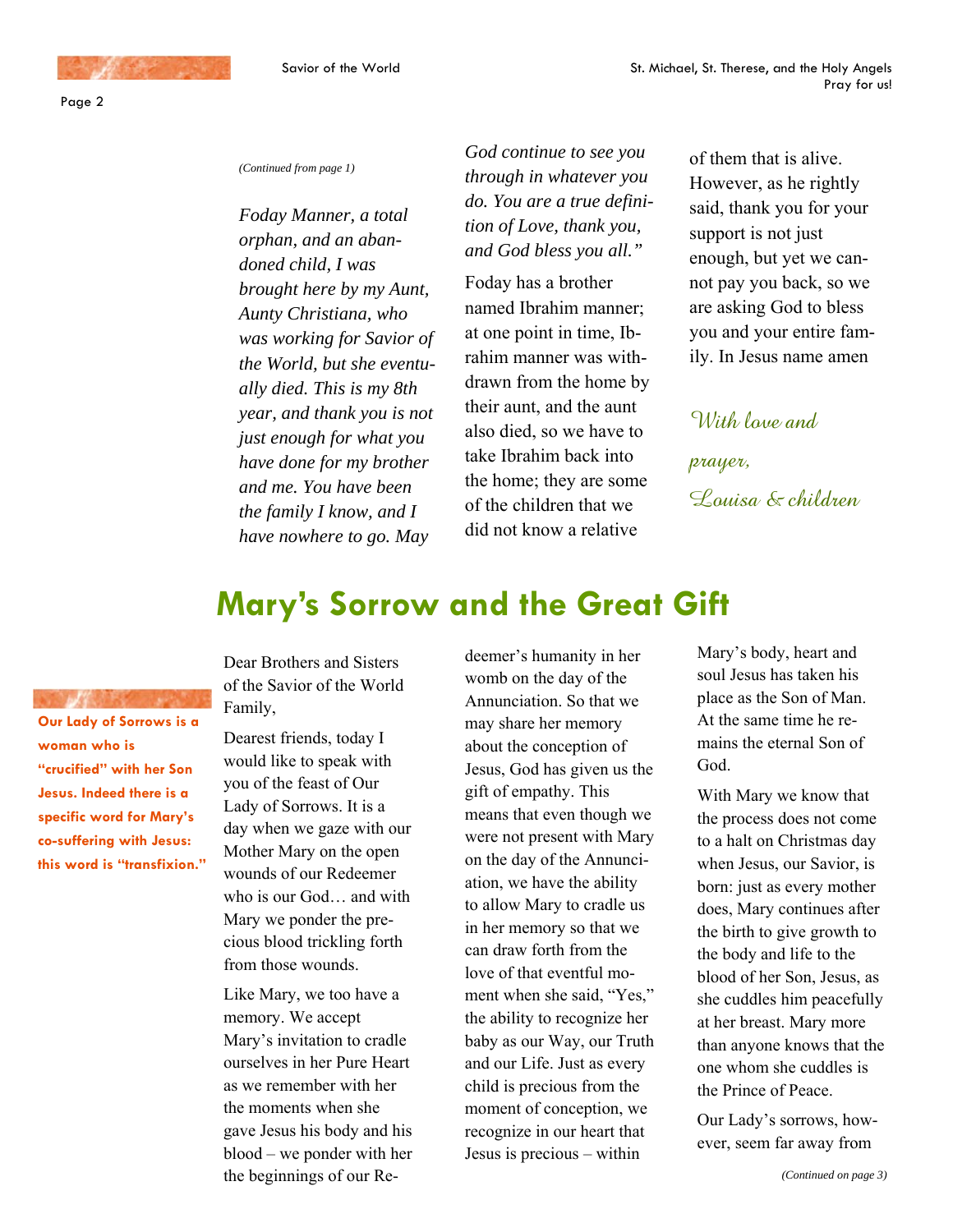

## **Mary's Sorrow and the Great Gift**

the silence and the peace of the night of Christ's birth. The precious flesh and precious blood of Jesus Christ on the cross shine forth with a very dark radiance – the somber shadow of the sun in eclipse, the uneasy quiet of those who turn away their faces from someone who – in spite of all the miracles he worked and the wise, heartpiercing words he uttered, in spite of all the joy he poured forth into the hearts of repentant sinners and the compassion with which he blanketed and dissolved the regrets and the sorrows of those who had been reduced to a cold and loveless existence, in spite of the love capable of refreshing each and every human being – was now dying in a cloak of filth, sweat, tears and spoiled, useless blood. Jesus was dying on a vertical deathbed that pulled out of him every modicum of the feeling of peace.

Mary accepted every precious drop of her Son's blood, no matter how lifeless it seemed, and passed it on to the infant Church as her Son's Eucharistic gift. Mary was not and is not a priest. Yet it is certainly true to say that she is the one who receives the

*(Continued from page 2)* gift of her Son's Body and Blood and then passes it on to the Church as a gift to be given precisely by those who are priests.

> She gave the gift of her own body and blood to Jesus at the beginning so that God may take to himself a human nature. Now Jesus was filling the chalice of her heart with Eucharistic love, the precious body and the precious blood that she had given him, so that she may now give it to the beloved disciple, in other words, the Church in her infant form.

This is the meaning of the words that Jesus speaks to Mary from his dying lips: Woman, behold, your son. Just as she has given Jesus his human body and his human blood, now she must accept his beloved disciple, the Church, to be her new infant to whom she must give nourishment. The nourishment she must give to the beloved Church is the lifegiving Body and Blood of her crucified and risen Son. By the grace of the redemptive love that enkindles in the heart of Jesus the desire to die precisely in this manner – in complete communion with the forsaken, the humiliated, the isolated and

the rejected – Jesus chooses to join Mary to himself in the act of giving to the Church the authority to ordain priests and to distribute his Body and Blood as a gift of love. Together with Jesus and at his command – "Behold, your son" – Mary entrusts the Eucharistic Body and Blood of Jesus to John the Apostle, to every other bishop and priest, and – through them – to everyone ready to receive the gift.

Our Lady of Sorrows is a woman who is "crucified" with her Son Jesus. Indeed there is a specific word for Mary's cosuffering with Jesus: this word is "transfixion". In her pierced heart, Mary is lying vertically on an upright bed of pain where she cradles the precious flesh and precious blood of her crucified Son. In the words that Pope St. John Paul II proclaimed, from that same pierced heart of Mary, there is a river of compassion unleashed that refreshes us all and opens us to the certain promise, uttered by Jesus, of a resurrection and an eternity within the communion of saints.

You may ask: is all this believable in a country plagued by the uncertainty

of the Corona virus and the confusing, often contradictory explanations of what it does, who has it, how dangerous is it, how does one treat it…? Is Jesus really present in a country tortured by what seem to be lies coming from all directions in the political and social media? Is Jesus really present in a country where families, individuals, and apparently great masses of people have chosen not to trust each other, have chosen not to live a morality that finds its source in God, have chosen not to have hope for the future, and have chosen not to live in a daily atmosphere of patient, self-sacrificing peace? Is Jesus really present as the Prince of Peace? Is Jesus really present in America?

The answers to these questions is: yes. The issue is: are you really present with Jesus? Have you been praying every day, several times a day? For those who are Catholic, have you been going regularly to confession? Have you been going to the Holy Mass as often as possible in those churches where it is available? Your life depends on your answers to these questions.

Fr. Umuhozanimana